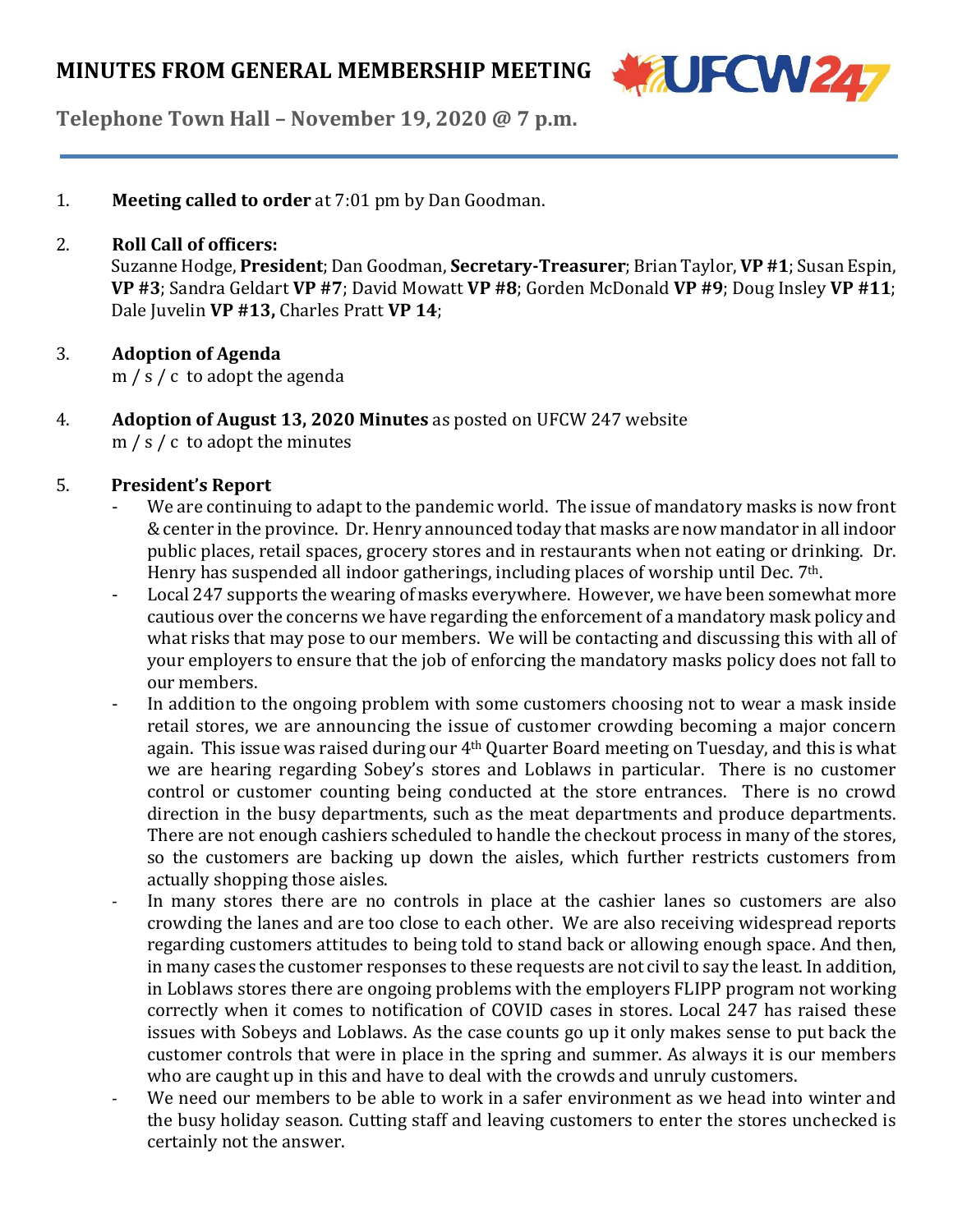- With respect to day-to-day operation in the union office, I had already limited the office days for our Reps to no more than 2 days/week. We were limiting the number of staff in the building most of the time to no more than 6. As I have reported before, we have a mandatory mask policy in place. Effective November 9, Servicing Reps are working from home. Our Support Staff are in the office on rotating days each week, and alternatively working from home remotely on the other days. Reps are servicing the stores, and most have been doing that since May.
- We have concluded and ratified contracts with No Frills, Centennial Foods and VersaCold. We have 4 more No Frills and one Extra Food Store left to bargain. Cathy & Bruce have been very busy with Sobey's. The letters to the successful applicants for the Sobey's buyouts were sent out November 5th. We also had a successful campaign for the organizing department, which Dan will report on later.
- the UFCW National Council Executive Board meeting took place by Zoom on Nov. 4<sup>th</sup>. Conferences, Conventions and any regular in-person meetings continue to be held by Zoom or other virtual formats. For UFCW, there is no in-person events expected before the summer of 2021.
- As we approach the holiday season, Local 247 will be making various donations to support food banks across the province and other organizations such as women's shelters, senior support, and those that provide food & housing to the homeless and other disadvantaged groups.

m / s / c to adopt the President's report as read

# 6. **Secretary-Treasurer's Report**

- Any employee who wants to be exempt from the mask policy with their employer would have to establish that they have a disability that affects their ability to wear a mask. The employer would then be required to accommodate them to the point of undue hardship.
- Letters were recently mailed out to the successful Sobey's buyout applicants. We were able to secure an additional 10 MDS clerks buyouts, and also two Asian Kitchen specific opportunities. We also got the company to offer the restricted 36-hour-work week options to the Asian Kitchen members to help offset the drop-in hours and the closure of their departments with self-serve offerings.
- The release dates for meatcutters have been staggered into 3 separate groups due to difficulty replacing the department members. In a strange twist the Company is appealing the FOS decision. As you recall as part of his decision, Arbitrator John Hall said that "The assurances provided by its counsel during the hearing regarding the third party kiosk LOU have been pivotal to my determination. Among other points, counsel advised that the Employer is hoping to introduce "new and different opportunities" for attracting customers Further, the kiosks will not replace the work of the bargaining unit because those opportunities "are not covered by the skill set of [Local] 247 employees".

The Company seems to think that Mr. Hall should not have considered oral arguments made at hearing and only rely on written submissions. In our submission on the appeal we take the position that a party making good faith submissions, oral or written, should not be entitled to draw back from them on appeal. Had the Employer not made the Assurances, the Arbitrator may well have rejected the Employer's FOS proposal, "as written". Submissions were made at the end of October and we await the decision of the Board.

We have also recently grieved the movement of some traditional deli work to other departments. Production of various party trays have now been allocated to the produce or bakery department depending on their contents. Veggie and Fruit platters are coming from produce and filled bread bowls from the bakery. The matter was recently forwarded to our lawyers.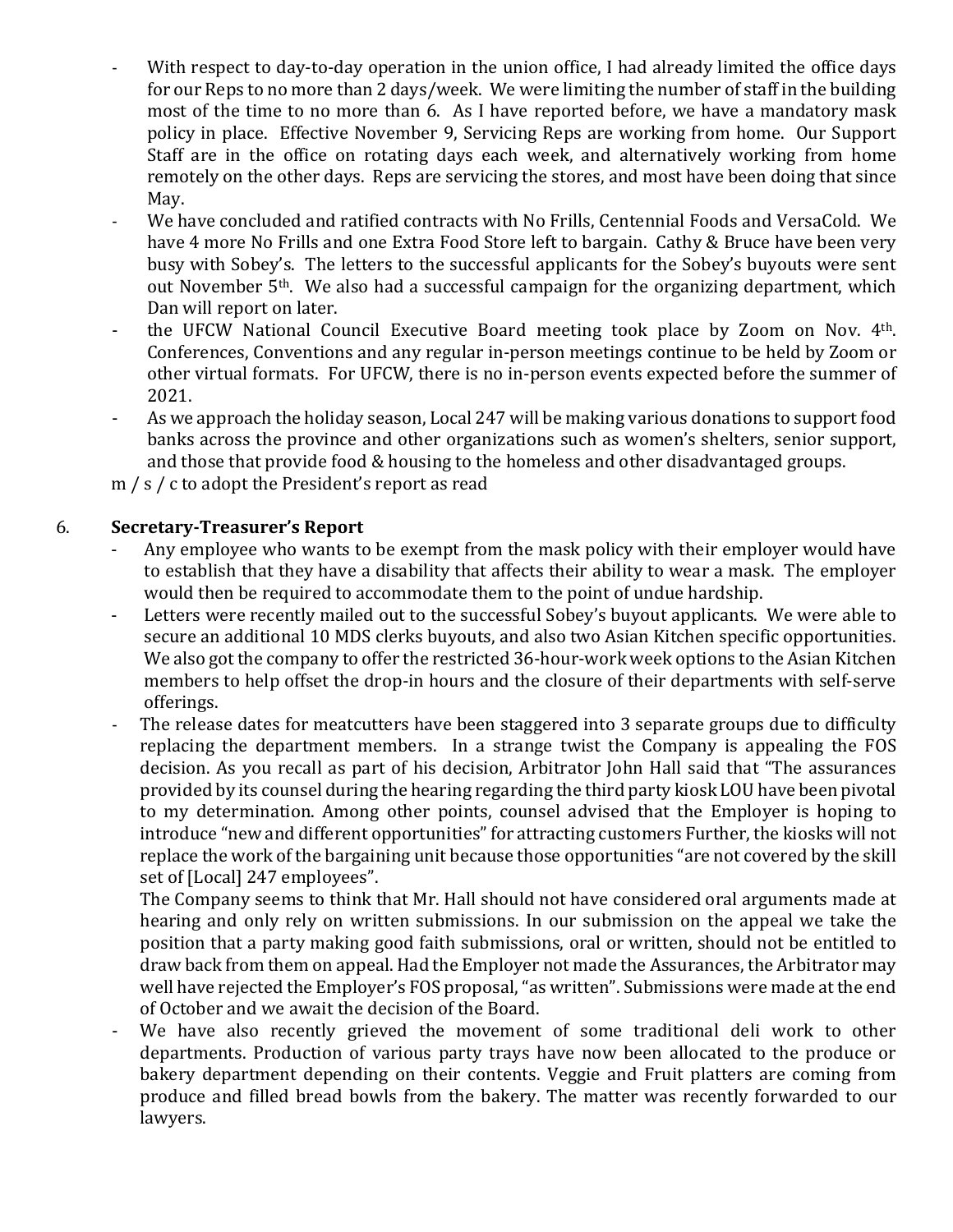- We have also been asked why the payroll system no longer shows members their ATO balance if they are in an Appendix B store. A similar issue transpired with 1518 after the Ready award and we have asked and will be receiving a full listing of all members ATO balances so we can confirm the number if need be.
- Also for the Safeway January 1, 2021 increases, employees making over \$20 will see their increases on the Jan 21 deposit. For those employees making less than \$20, it will take longer to calculate their increases and required level of hours credit to move them up one level, so their increases will show on the Feb 4th deposit with a retro payments to Jan 1. The increases are as follows: All active Grid B employees at twenty dollars (\$20.00) or greater at time of payment shall receive an off-scale increases of \$0.40 per hour. All active Grid B employees earning less than twenty dollars (\$20.00) shall be placed at the next highest wage rate on the wage scale, and active Grid A employees at top rate of pay shall receive \$0.35 per hour.
- With Loblaw we had a matter arise in a store where the front-end supervisor was deducting single minutes from members hours of work if they weren't returning from their lunch on time. We raised the issue with Labour Relations and they agreed this shouldn't be happening and it was corrected. What this led to though was a discussion on front end members working extra time, usually on a till. Some of the most common examples would be finishing an order you've already started or the person replacing you being delayed resulting in you staying extra time. When we looked into the case law on this issue and even looked at what other locals and employers were doing on it there is an accepted concept with arbitrators of "give and take" which deals with a couple of minutes here and there either way. Our concern is the continual occurrence of more than a couple of minutes adds up. If this is the case for you, you need to bring it to the attention of your supervisor as the loblaw system is set to pay you your exact shift length unless the company changes it. So, in order for them to change it they will want to know why the delay happened, to verify it. Any issues on this should be raised with your Union Representative.
- From the previous meeting, we did enquire with Loblaw on an issue a member asked about, the frequency of how often the scheduling application was asking them to change their password. We were told that the Loblaw head office mandates that employees update the password quite often for security and the local Loblaw people have no control. On any other app issues they did canvas the stores in the store huddle groups and ask people to bring forward problems and we have been told they are being dealt with. Going forward if there are app issues, take a screen shot of the problem and we can forward it to labour relations. They are actively tracking problems and making efforts to correct.
- We had a successful application to represent workers at the Pinetree Village Chapters. The Square One Chapter's location in Mississauga, Ontario was involved in a high profile organizing drive with UFCW Local 1006A, and as a result of that, we received a call from a couple of Coquitlam's Chapter's employees. Almost all the communication was done by Instagram as the members took ownership of the campaign and went from start to application in under 2 weeks. The vote was done by a third party app as employees were emailed the link from the Labour Board and signed in to cast their ballot through the app. We won the vote overwhelmingly and have started the process to get a collective agreement. Local 1006A was also successful with their application, and we hope to see more locations become UFCW members.
- New UFCW Local 247 logo on masks and on our website. The website is getting a refresh to make it more mobile-friendly. One of the things that our website developers suggested was a logo change to make it easier to read when used on documents. Ximena has been working on the site update and we hope to roll it out next year.
- Thank you to all of our members who continue to work on the front lines in these strange and unique times and also our staff who have had to adapt to numerous changes in how we communicate and service the membership.

m / s /c to adopt the Secretary-Treasurer's report as read.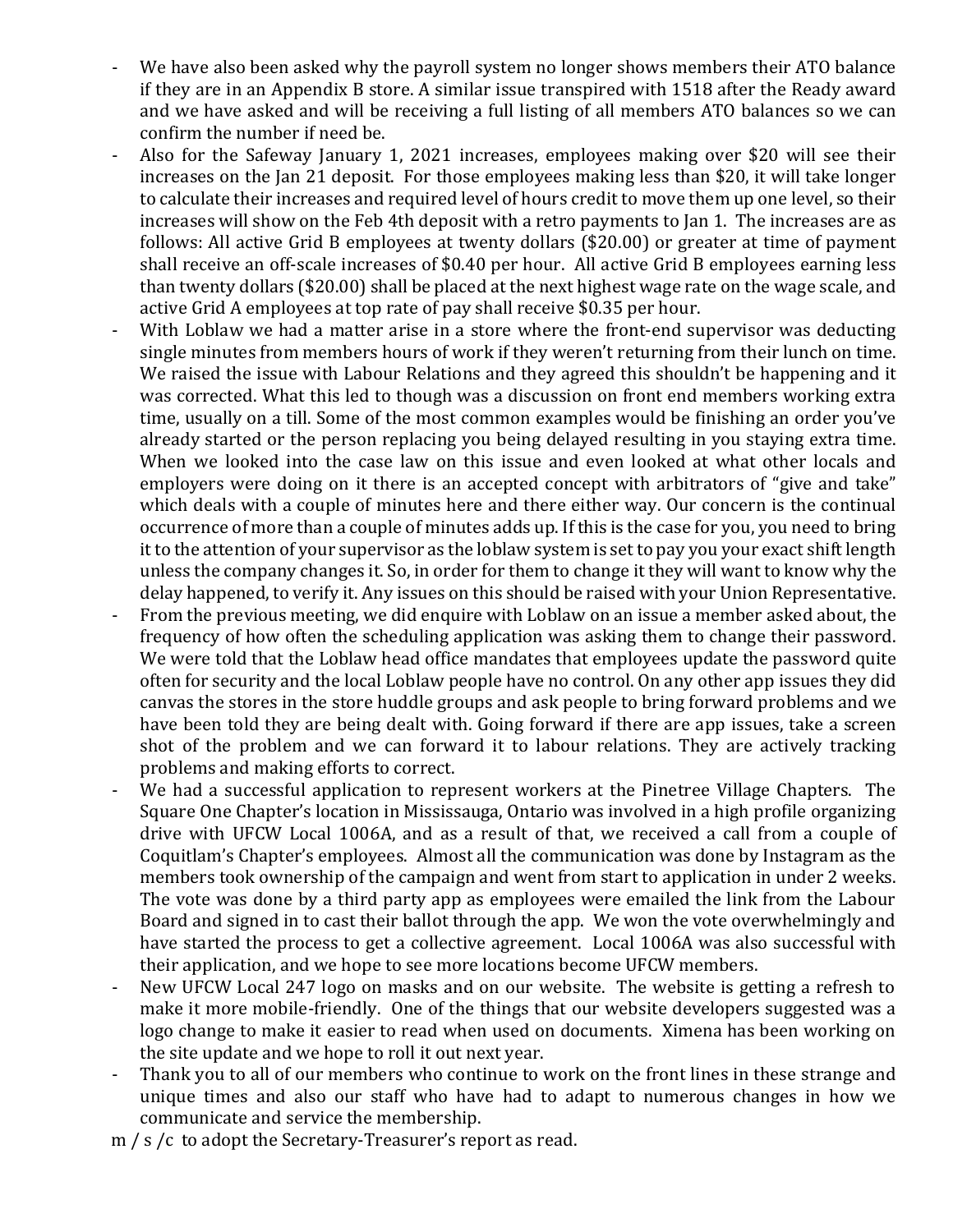# 7. **Bargaining Report**

- We are quite busy catching up on bargaining that was delayed or postponed earlier in the summer. COVID has forced us to adapt to new methods of negotiations and ratification meetings. Much larger meeting spaces, Zoom meetings, single serve pre-wrapped food, townhall style explanation meetings with various forms of ratifications are the new norm. We were initially saving money by holding virtual meetings but have now seen increased costs due to larger spaces needing to be booked and additional mandatory cleaning costs passed onto us, the customer.
- No Frills in Salmon Arm recently ratified after a second vote. The Company added retroactive payback to June 1st for all employees, and the agreement was ratified by 74% on Oct. 24.
- Centennial Foods ratified by 78% on Nov. 4<sup>th</sup> with a 3-year collective agreement to get through COVID as they are heavily reliant on the restaurant supply business, and it's been a difficult year, and last quarter will see a lot of impact due to a lot of Christmas parties being cancelled.
- VersaCold Derwent will be having ratification meetings November 24<sup>th</sup> on a 5-year agreement with substantial wage increases in each year, plus all premiums increase.
- Negotiations dates are being finalized for No Frills Port Coquitlam, Hastings Street, Invermere and Fort St. John, and dates are also being agreed to for the YIG in Vanderhoof.
- We'll also be voting on a memorandum reached with BC Tree Fruit. Right before we were to commence negotiations, a group of growers threatened to table a motion at the AGM meeting, which would have seen the co-op split into two groups. This delayed things and caused us to shift our focus a bit once we met, so we were able to reach an agreement. A townhall meeting is being held this coming Monday to explain the memorandum and we'll be voting it on Nov. 24 & 25th.
- We're scheduled to continue negotiations with FG Deli on Nov. 26 & 27, and we'll be getting into the monetary discussions.
- On Aug. 27, a 15-person Union negotiating Committee made up of three staff and 12 bargaining unit members came to an agreement with Loblaw on modifications to the current collective bargaining agreement in the form of a letter of understanding. Discussions carried on over eight sessions and were initiated by member concerns and a recognition by the Employer the wage rates were no longer competitive. This was causing issues in the workplaces due to the Employer's inability to hire and retain staff. Changes were implemented beginning in early September and are an interim fix until full bargaining commence with the end of the current agreement in August 2021. Significant improvements to the scales, with increases reaching up to \$2.35 an hour and a thousand lump sum to cover those over \$22.50. Seniority rights have been enhanced. As a result, all full-time DC employees can use their seniority to bid on both shift and function. General warehouse classification employees, both full and part-time, can express a preference for the type of work they perform. A well-attended telephone townhall meeting was held on Sept. 8 to explain the process and significant changes and answer questions. We look forward to making further significant improvements, including hourly wage increase for overscale employees once we get into full bargaining in 2021.

## 8. **Education & Training Report**

- Bursaries are now available for members who have chosen to take short term courses with the intent of updating their skills in an area relevant to their work. Application forms can be requested by emailing [training@ufcw247.com](mailto:training@ufcw247.com). The application process is ongoing and limited to members only.
- WebCampus continues to offer a large selection of online courses that are available for all UFCW members and their families. All courses offer a certificate of completion and are absolutely free. A detailed list of all webCampus courses is available on our website, ufcw247.com under the education tab.